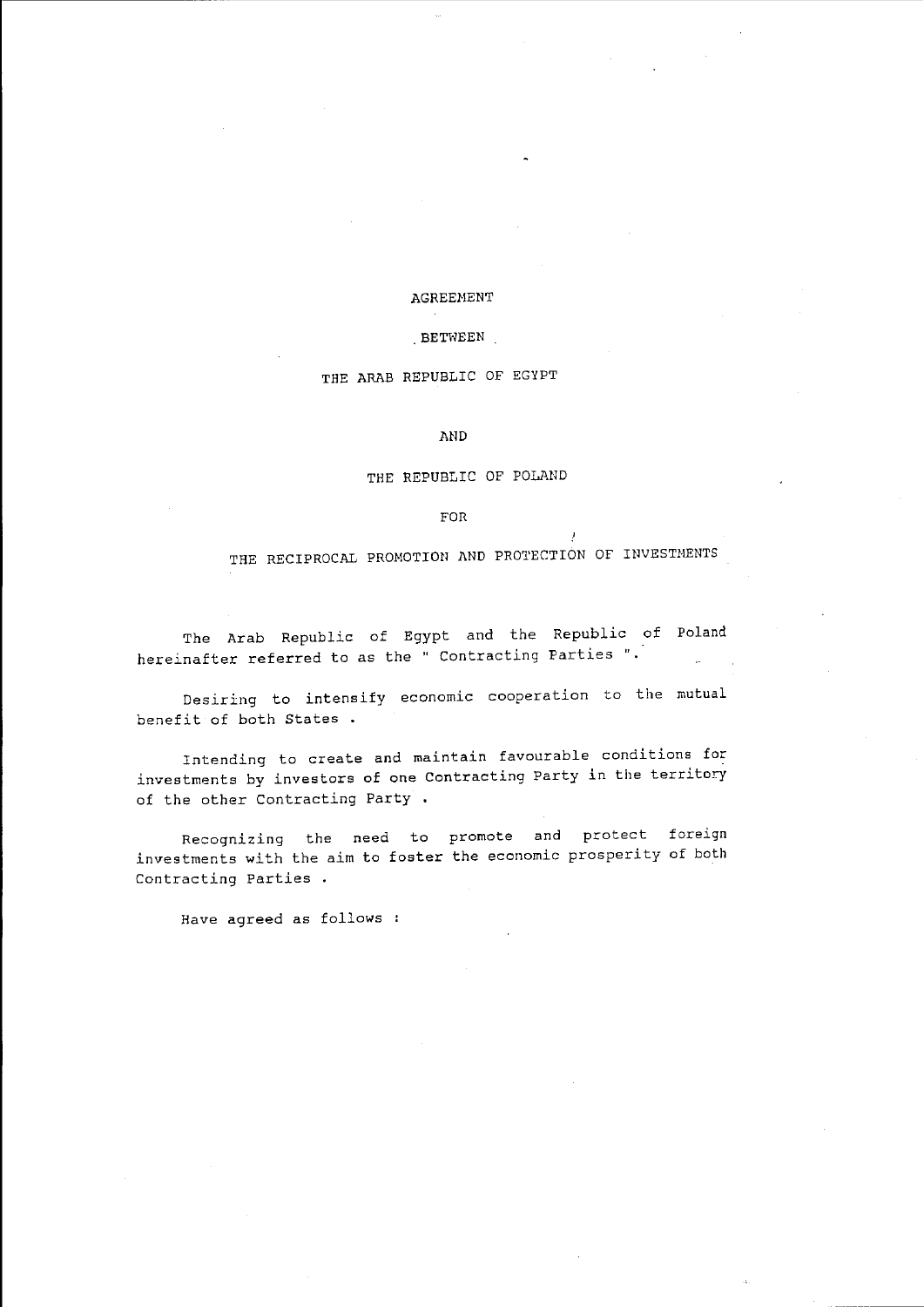#### ARTICLE<sub>1</sub>

#### DEFINITIONS

For the purpose of this Agreement :

- $(1)$ The term " investor " refers with regard to either Contracting Party to:
	- (a) natural persons having the nationality of the Contracting Party;
	- (b) legal entities, including companies, corporations, business associations and other organisation, which are constituted or otherwise duly organised under the law of that Contracting Party and have their seat, together with real economic activities, in the territory of that same Contracting Party ;
	- $(c)$  legal entieties established under the law of any<br>country which are, directly or indirectly, country which are, controlled by nationals of that contracting Party or by legal entities having their seat, together with real economic activities in the territory of that Contracting Party; it being understood that control requires substantial part in the ownership.
- $(2)$ The term " investment " means any kind of asset invested by an investor of one Contracting Party, provided that they have been made in accordance with the laws and regulations of the other Contracting Party and shall include in particular though not exclusively :
	- (a) movable and immovable property as well as any other rights in rem, such as servitudes, mortgages, liens, pledges;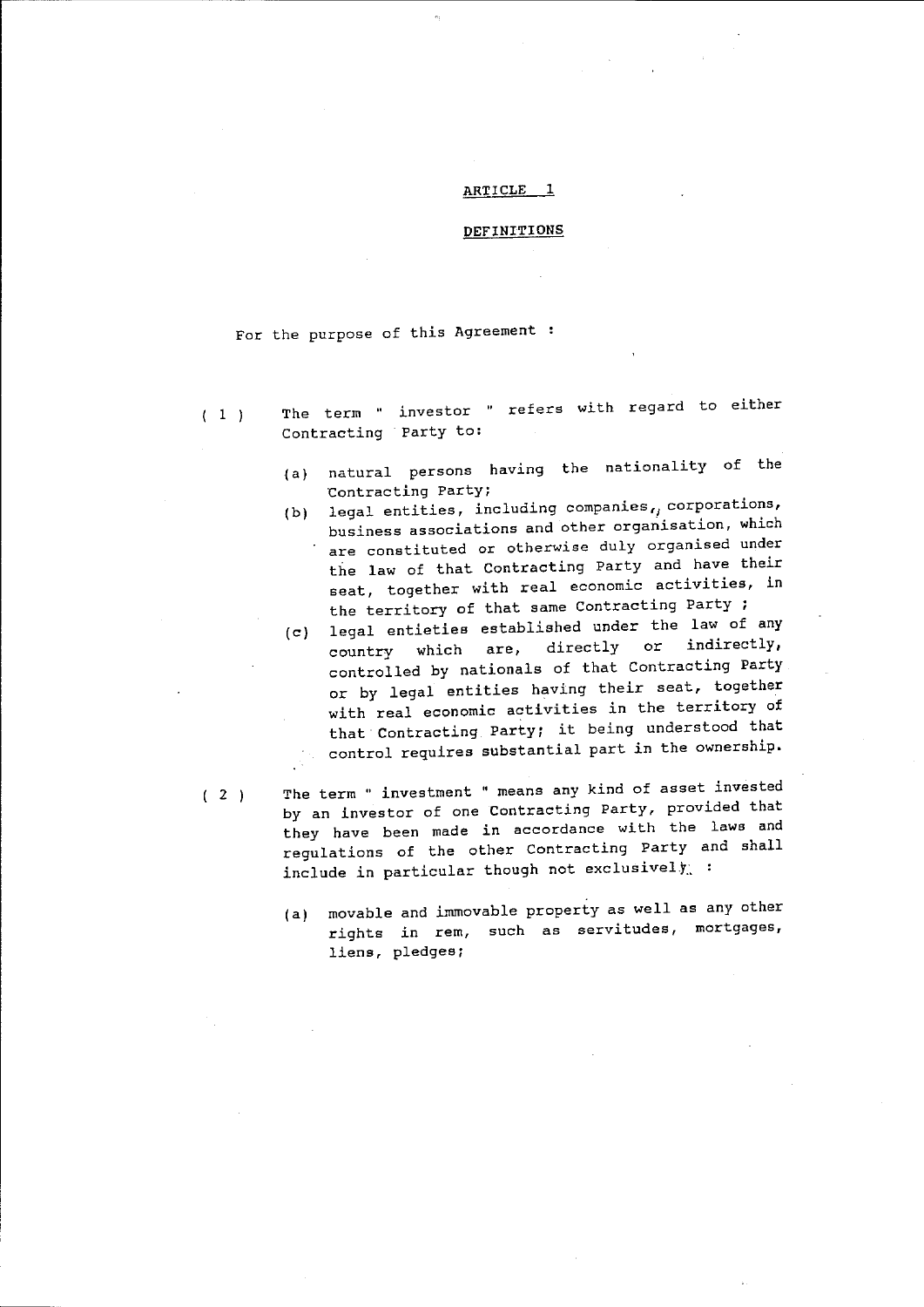- $(b)$  shares, parts or any other kinds of participation in companies;
- (c) claims to money or to any performance having an economic value;
- $(d)$ copyrights, industrial property rights (such as patents, utility models, industrial designs or models, trade or service marks, trade names, indications of origin), knowhow and good will;
- (e) rights granted by a public authority to carry out an economic activity, including concessions, for example, to search for, extract or exploit natural resources.
- ( 3 ) Any change in the form of an investment, admitted in accordance with laws and regulations of the Contracting Party in whose territory the investment was made , does not affect its character as an investment.
- $(4)$ ') Ii If the investment is made by an investor through an entity not covered by paragraph  $(c)$  1 of this Article, in which he holds an equity participation, such investor shall enjoy the benefits of this Agreement to the extent of such indirect equity participation, provided, however, that such an investor shall not enjoy the benefits of this Agreement if the investor invokes the dispute settlement mechanism under another foreign investment protection agreement concluded by the Contracting Party in whose territory the investment is made.
- (5) The term " returns " means all amounts yielded by an investment and in particular, though not exclusively, profits, interest, capital gains, dividends, royalties, fees or other current income.
- $(6)$  The term " territory " means the territory of the Arab Repulic of Egypt or the territory of the Republic of' Poland respectively as well as those maritime areas,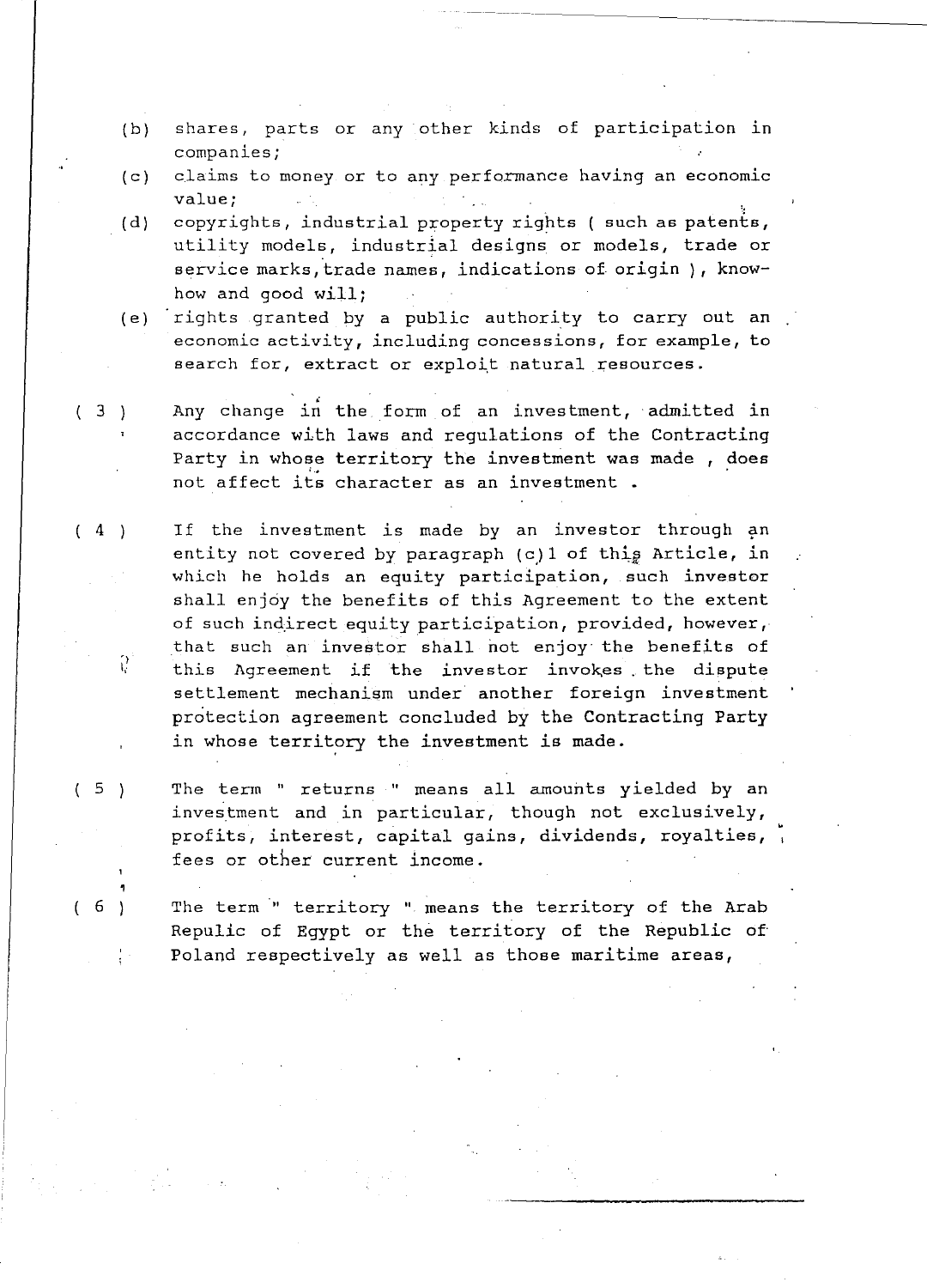including the seabed and subsoil adjacent to the outer limit of the territorial sea of either of the above territories, over which the State concerned exercises, in accordance with international law, sovereign rights for the purpose of exploration and exploration of natural resources of such areas.

### ARTICLE 2

#### PROMOTION AND ADMISSION OF INVESTMENTS

- $(1)$ Each Contracting Party shall promote in its territory investments by investors of the other Contracting Party and admit such investments in accordance with its laws and regulations.
- $(2)$ when a Contracting Party shall have admitted an .investment in its territory, it shall grant in accordance with its laws and regulations the necessary permits in connection with such an investment and with the carrying out of licensing agreements and contracts for technical, commercial or administrative assistance. Each Contracting Party shall, whenever needed, endeavour to issue the necessary authorizations concerning the activities of consultans and other qualified persons of foreign nationality and in connection with such an investment.

#### ARTICLE .3

## PROTECTION AND TREATMENT OF INVESTMENTS

 $(1)$ 

Each Contracting Party shall protect within its territory investments made in accordance with its laws and regulations by investors of the other Contracting Party and shall not impair by unreasonable or discriminatory measures the managment, maintenance, use, enjoyment, extension, sale and, should it so happen, liquidation of such investments.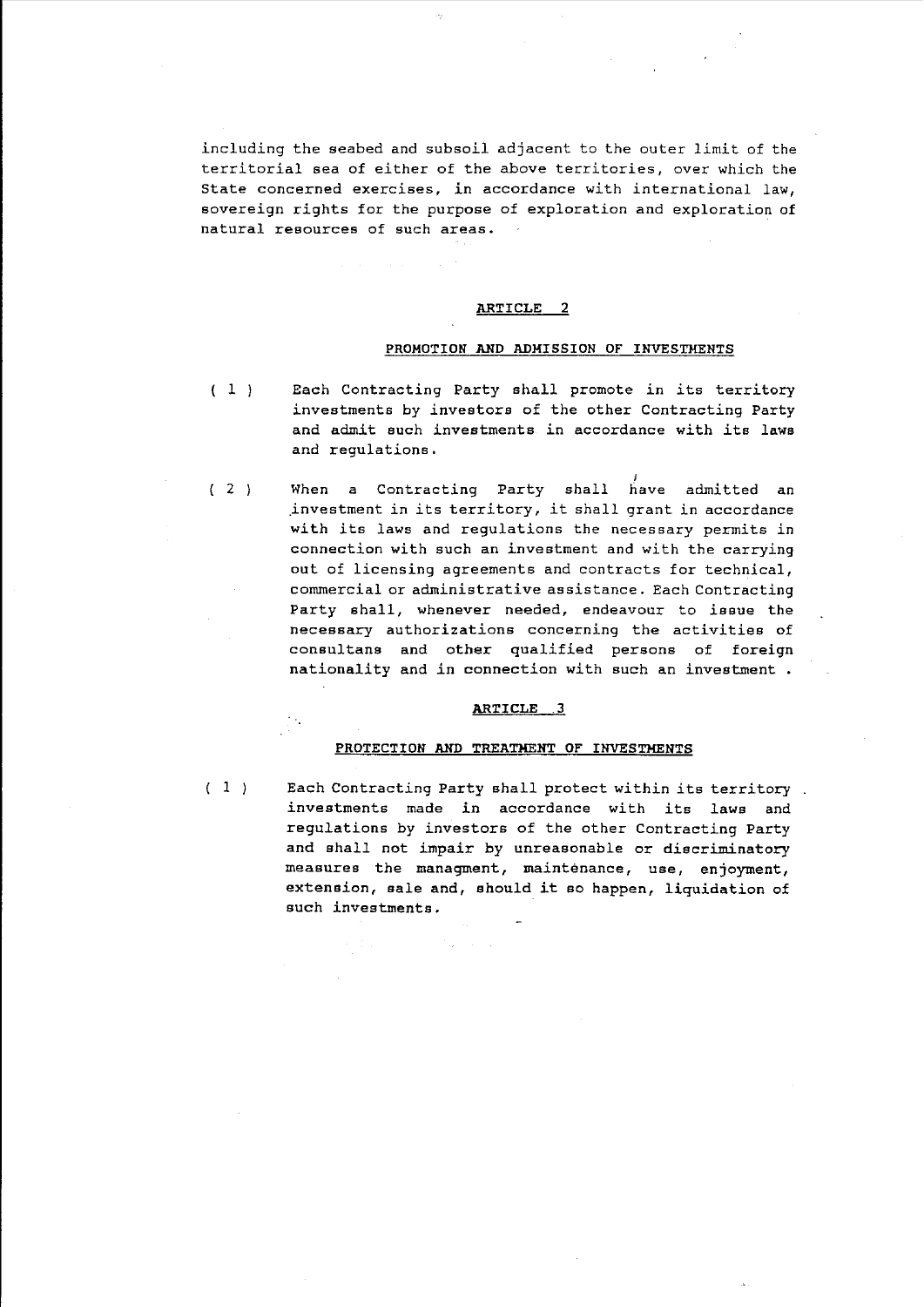$(2)$ Each Contracting Party shall ensure fair and equitable treatment within its territory of the investments of the investors of the other Contracting Party. This treatment shall not be less favourable than that granted by each Contracting Party to investments made in its territory by its own investors or than that granted by each Contracting Party to the investments made in its terroitory by investors of the most favoured nation, if this latter treatment is more favourable. As for joint ventures they shall enjoy the aforementioned treatment as entity.

 $(3)$ The treatment of the most favoured nation shall not apply to privileges with either Contracitng Party accords to investors of a third state because of its membership in or association with a free trade area, customs union, common market or organisation for mutual economic assistance or to an existing or future convention on the avoidance of double taxation or an convention on other fiscal matters.

#### ARTICLE 4

### EXPROPRIATION AND COMPENSATION

( 1 )

Neither of the Contracting Parties shall take, either directly or indirectly, measures of expropriation, nationalization or any other measure having the same nature or an equivalent effect against investments belonging to investors of the other Contracting Party, unless the measures are taken in the public interest, on a non-discriminatory basis and under due process of law" and provided that provisions be made for effective and adequate compensation. such Compentation shall amount to the market value of the expropriated investment immediately before the expropriation or before the impending expropriation became public knowledge, shall include interest from the date of expropriation and be freely transferable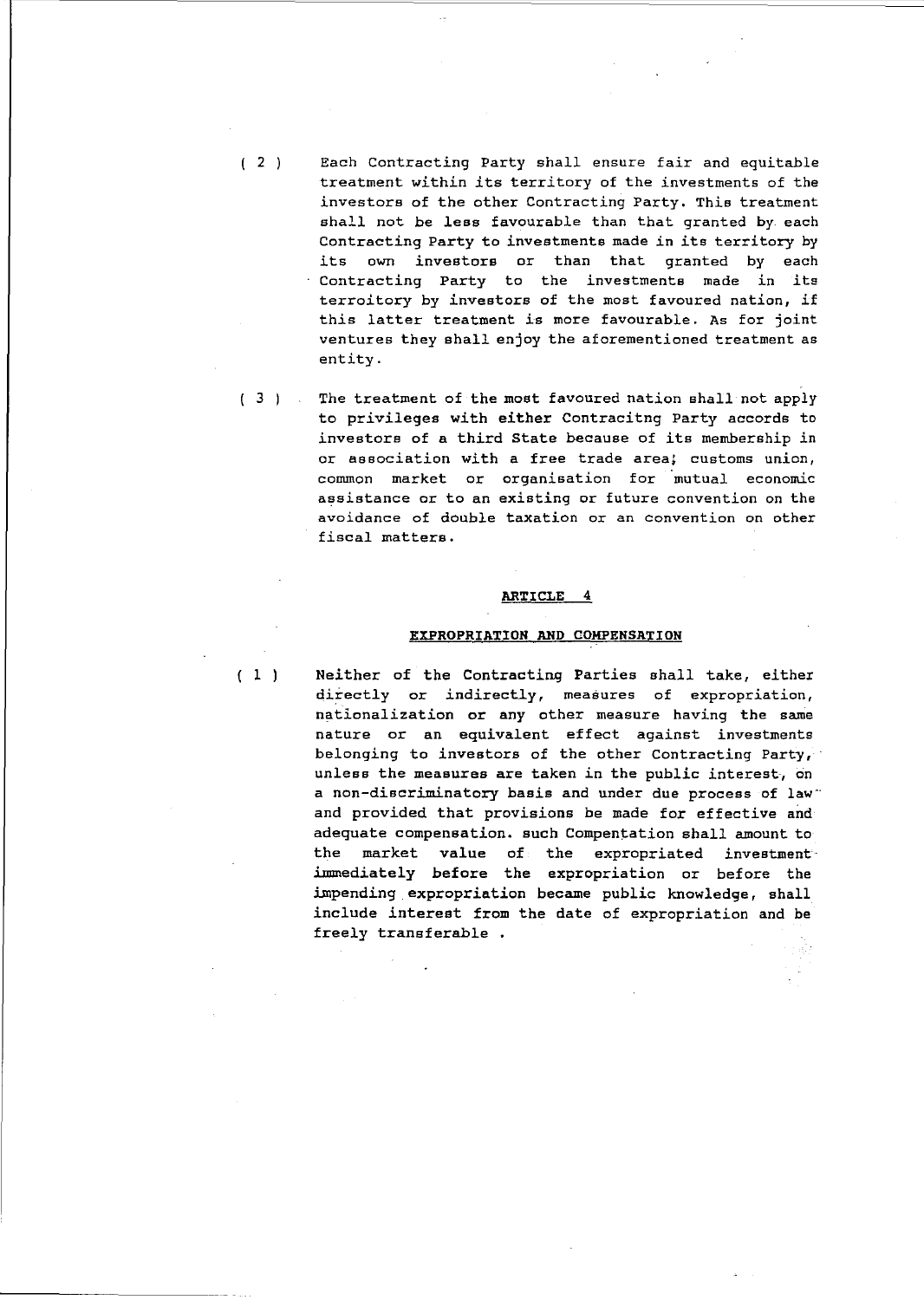The amount of compensation shall be settled in the convertible currency and paid without undue delay to the person entitled thereto without regard to its residence or domicile. A transfer shall be deemed to be made "without undue delay" if effected within such period as it normally required for the completion of transfer formalities. The said period shall commence on the day on which the relevant request has been submitted and may not exceed three months.

 $(2)$ Investors referred to in Article 1, Paragraph  $(1)$ letter ( c ) may not raise a claim based on paragraph (1) of this Article and Article 5 of this Agreement, if compensation has been paid pursuant to a similar provision in another Investment protection Agreement concluded by the Contracting Party in the territory of which the investment has been made.

#### **ARTICLE 5**

# **COMPENSATION FOR LOSSES**

Investors of either Contracting Party who suffer 109ses of their investments in the territory of the other Contracting Party due to war or other armed conflict, a state of national emergency, revolt, insurrection or riot shall be accorded, with respect to restitution, indemnification, compensation or other settlement, a treatment which is no less favourable than that accorded to its own investors or to investors of any third State. Resulting payments shall, whenever possible, be transferable without delay.

--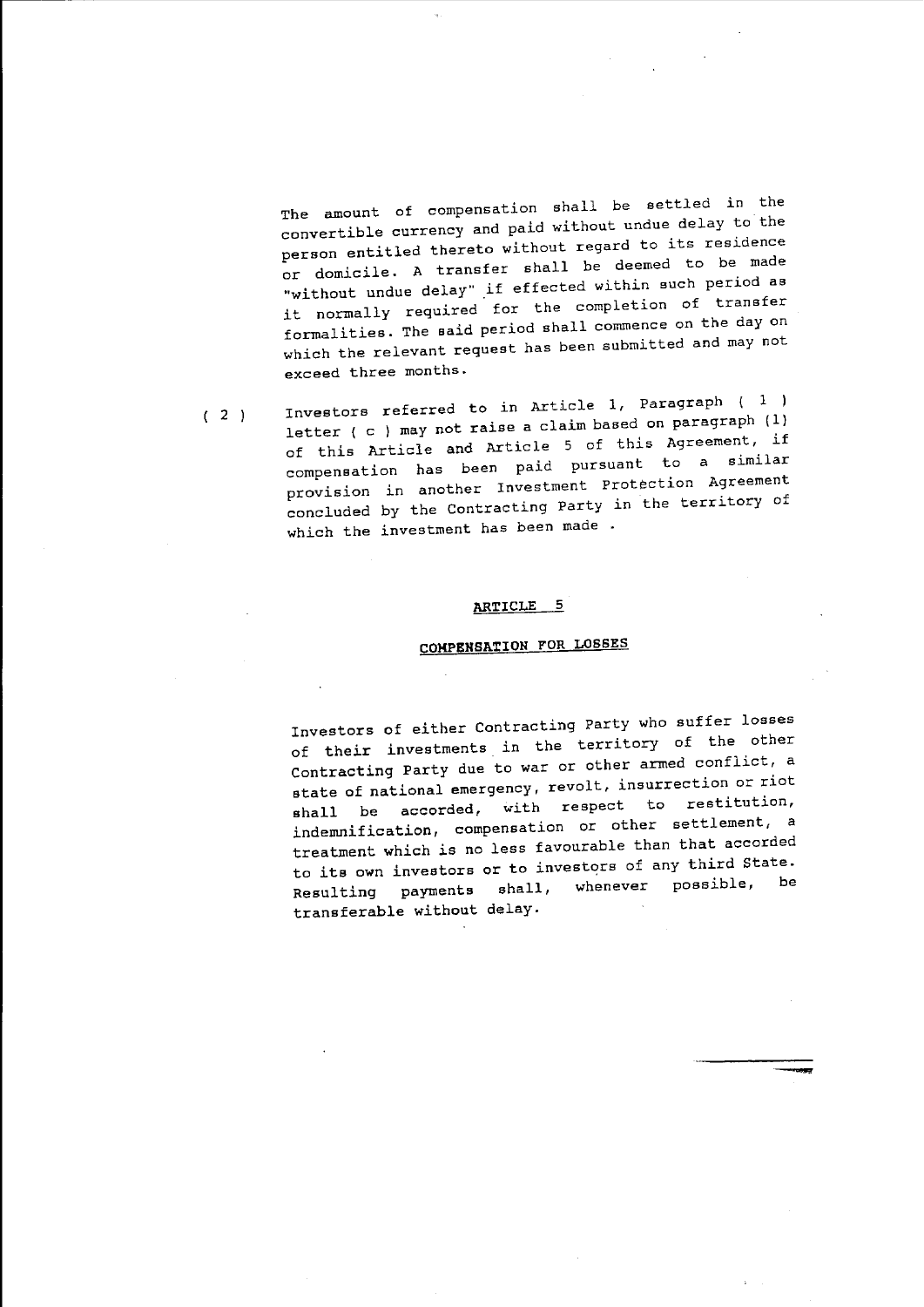#### TRANSFER

 $(1)$ 

- Each Contracting Party in whose territory investments have been made by investors of the other contracting Party according to its laws and regulations shall grant those investors the free transfer of the payments relating to these investments, particulary of  $:$ 
	- $(a)$ the capital and additional sums necessary for the maintenance and development of the investment;
	- (b) returns as defined in Article 1 paragraph 5 of this ! Agreement .
	- funds in repayment of loans regularly contracted  $(c)$ and documented and directly related to a specific investment;
	- (d) the proceeds from a total or partial liquidation of an investment;
	- (e) compensations provided for in articles 4 and 5 of this Agreement.
	- (f) the earnings of nationals of one Contracting Party who are allowed to work in connection with an investment in the territory of the other.
- $(2)$ Transfers shall be effected without delay in freely convertible currency in the normal applicable exchange rate at the date of the transfer, in accordance with the procedures established by the Contracting Party in whose territory the investment was made, which shall not imply a rejection, a suspension or denaturalization of such transfer.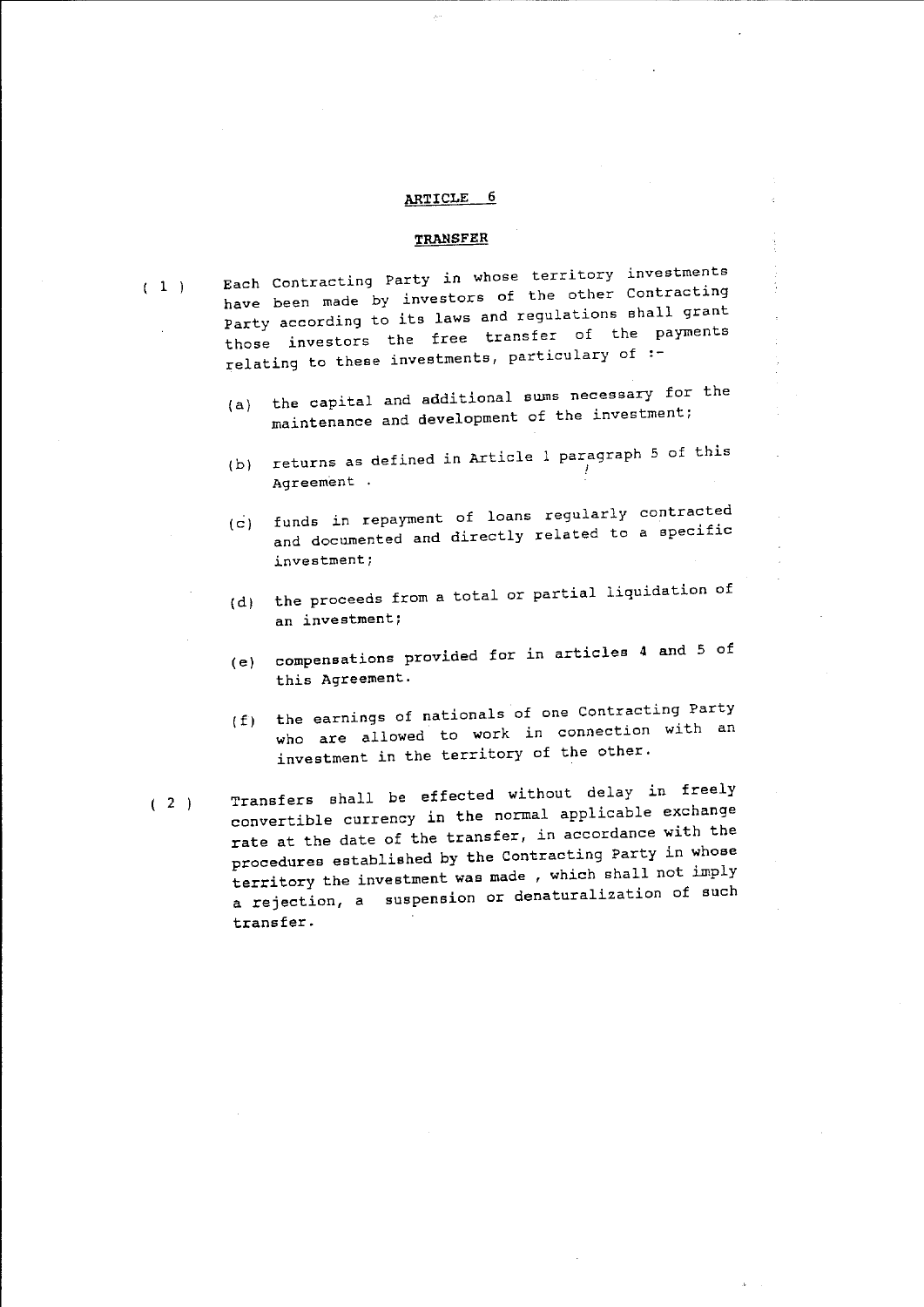$(3)$ The Contracting Parties undertake to accord to transfers reffered to in paragraphs (1) and (2) of this Article a treatment no less favourable than that accorded to transfers originating from investments made by investors of any third State.

#### ARTICLE 7

#### **SUBROGATION**

 $(1)$ If a Contracting Party or any agency thereof makes a payment to any of its investors under a guarantee or insurance against non commercial risks it has contracted in respect of an investment the other<sup>'</sup> Contracting Party shall recognize the validity of the subrogation in favour 'of the former Contracting Party or agency thereof to any right or title held by the investor.

> The Contracting Party or any agency thereof which is subrogated in the rights of an investor shall be entitled to the same rights as those of the investor and to the extent that they exercise such rights they shall do so subject to the obligations of the investor pertaining to such insured investment.

 $(2)$ In the case of subrogation as defined in paragraph (1) above, the investor shall not pursue a claim unless authorized to do so by the Contracting Party or any agency thereof.

#### ARTICLE 8

# DISPUTES BETWEEN ONE CONTRACTING PARTY AND INVESTORS OF THE OTHER CONTRACTING PARTY

(1) Disputes between one of the Contracting Parties and an investor national of the other Contracting Party shall be notified in writting, including a detailed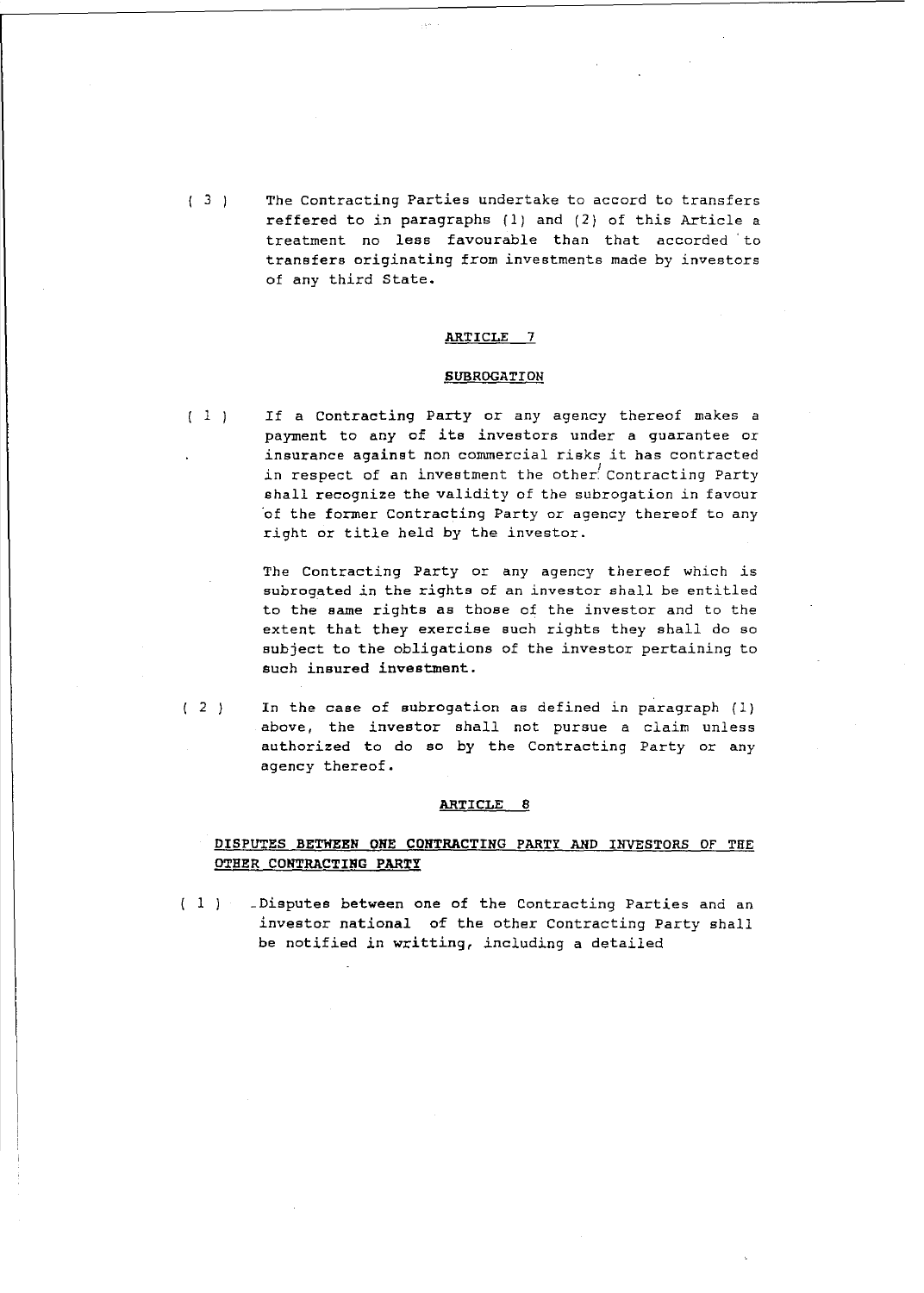information, by the investor to the host party of the. investment Parties to disputes shall endeavour to Investment . It is a finally means of a friendly agreement.

- $(2)$ If these disputes can not be setteld in this way within six months from the date of the written notification mentioned in paragraph (1) the dispute shall be submitted, at the choice of both parties of dispute :
	- a court of arbitration in accordance with the Rules Procedure of the Arbitration Institute of the stokholm Chamber of Commerce;
	- the court of arbitration of the Paris International Chamber of Commerce;
	- the ad hoc court of arbitration established under the Arbitration Rules of Procedure of the united Nations Commission for International Trade Law;
	- the International Center for Settlement of Investment Disputes ( ICSID ) set up by the Convention on Settlement of Investment Disputes between States and Nationals of other states ", in case both parties become signatures of this convention.
- $(3)$ The arbitration decisions shall be final and binding for the parties in conflict. Each Party undertake to execute the decisions in accordance with its national law.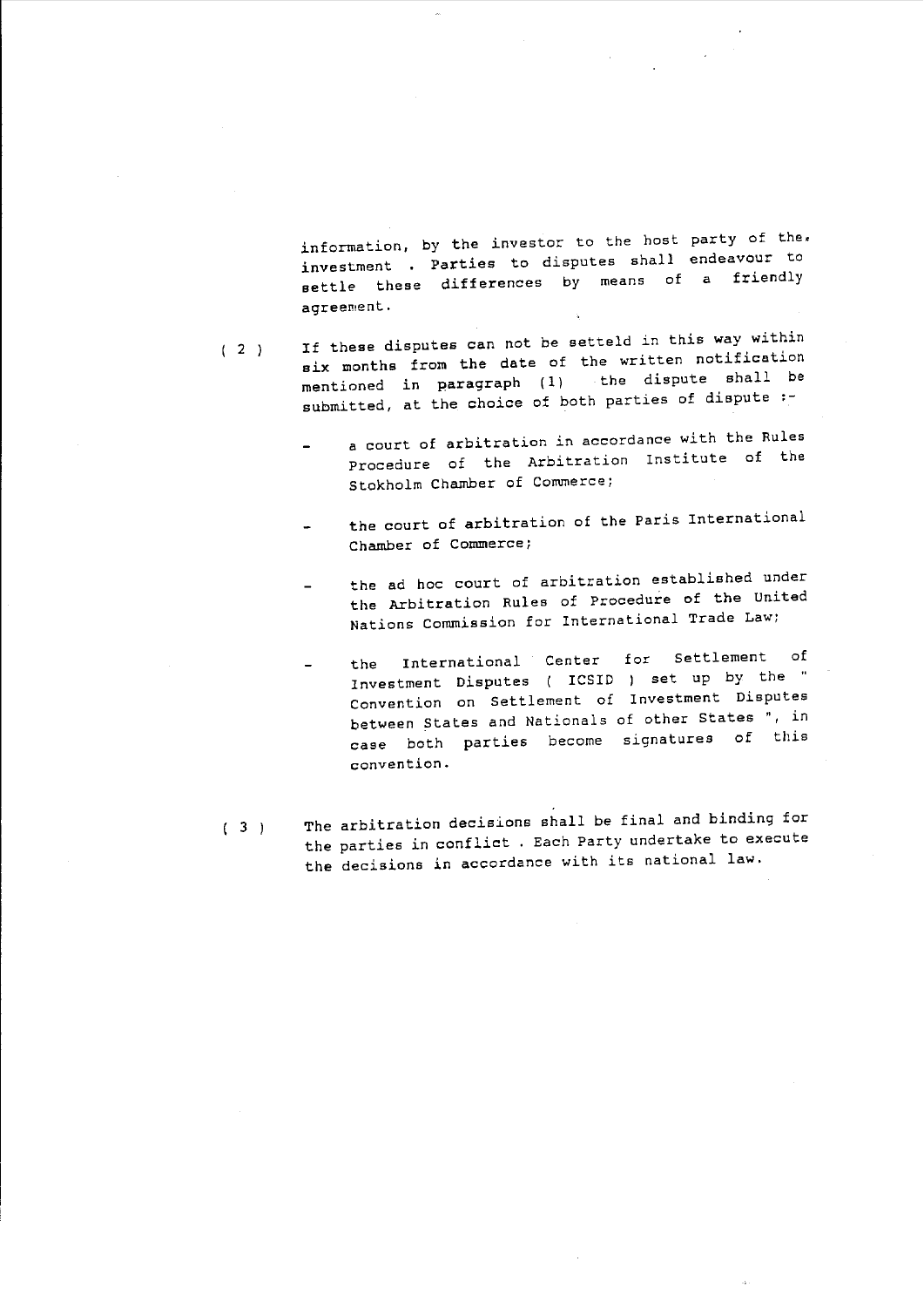#### **DISPUTES BETWEEN CONTRACTING PARTIES**

- $(1)$ Disputes between Contracting Parties regarding the interpretation and application of the provisions of this Agreement shall be settled through diplomatic channels.
- $(2)$ If both Contracting Parties cannot reach an agreement within twelve months after the beginning of the dispute between themselves, the latter shall, upon request of either Contracting Party, be submitted to an arbitral tribunal of there members.

Each Contracting Party shall appoint arbitrator and these two arbitrators shall nominate a chairman who shall be a national of a third State, which maintains diplomatic relations with both Contracting Parties.

- $(3)$ If one of the Contracting Parties has not appointed *its*  arbitrator and has not followed the invitation of the other Contracting Party to make that appointment within three months, the arbitrator shall be *appointed* upon the request of that Contracting Party by the President of the International Court of Justice.
- $(4)$ If both arbitrators cannot reach an agreement about the *choice of the chairman within three months after their* appointment, the latter shall be appointed upon request of *either* Contracting Party by the President of the International Court of Justice.
- $(5)$ If, *in* the cases specified under paragraphs (3) and (4) of this Article, the President of·the International Court of Justice is prevented from carrying out the *said*  function or if he is a national of either Contracting Party the appointment shall be made by the Vice-President, and if the latter is prevented or if he is national of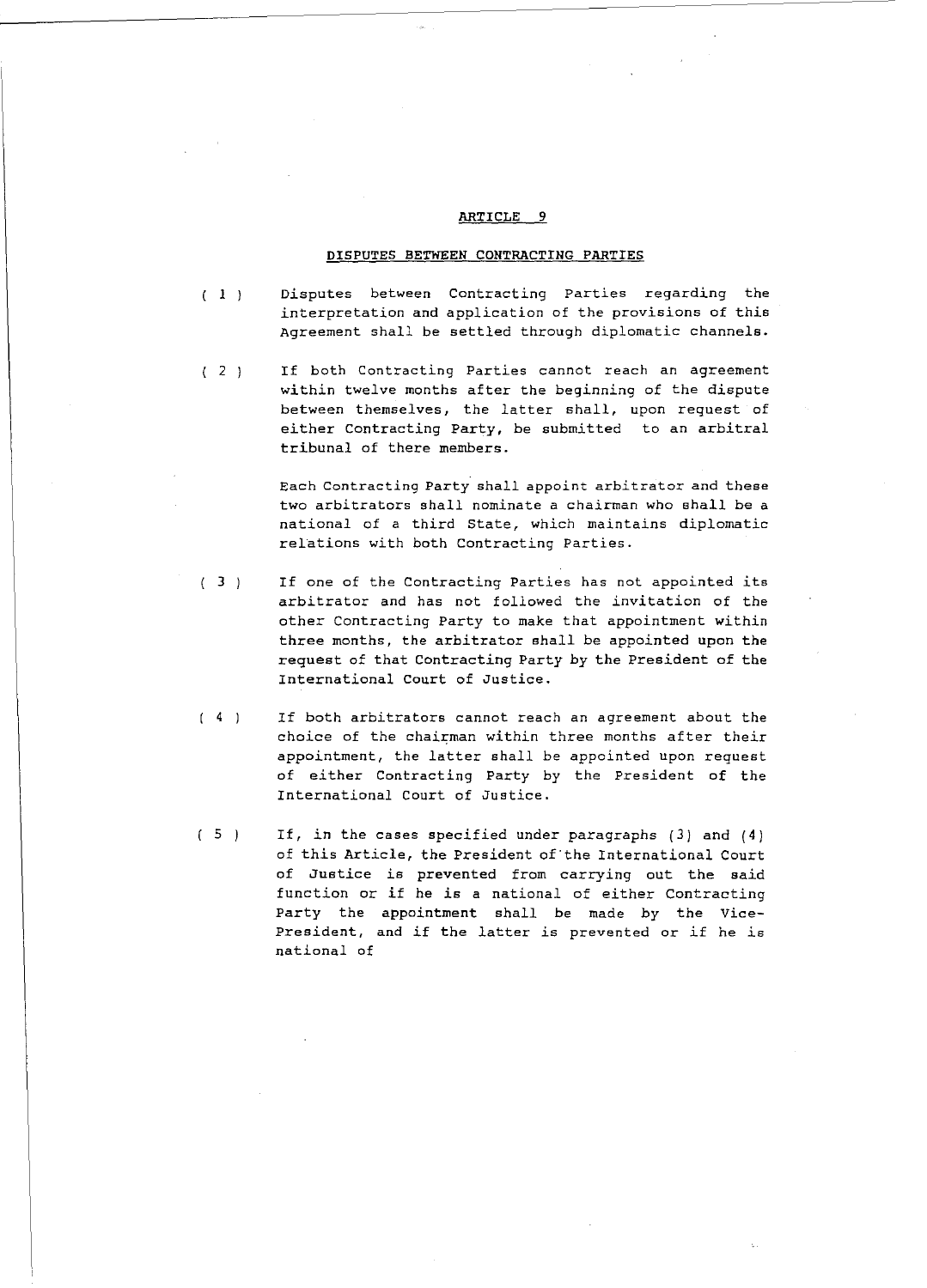either Contracting Party, the appointment shall be made by the most senior Judge of the Court who is not a national of either Contracting Party.

- $(6)$ Subject to other provisions made by the Contracting Parties, the tribunal shall determine its procedure. The tribunal shall reach its decisions by a majority of **votes.**
- $(7)$ The decisions of the tribunal are final binding for each Contracting Party.
- $( 8 )$ Each Contracting Party shall bear the costs of its own member of the tribunal and of its representation in the arbitral proceedings; the costs of the chairman and remaining costs shall be borne in equal parts by the Contracting Parties. The tribunal may, however, decide that a higher proportion of costs shall be borne by one of the two Contracting Parties and this award shall be binding on both Contracting Parties.

#### **ARTICLE 10**

# **HORE FAVOURABLE** PROVISIONS

If the domestic law of either Contracting State or obligations under international law existing at present or established hereafter between the contracting States in addition to this Agreement contain a regulation, whether general or specific entitling investments by investors of the other Contracting State to a treatment more favourable than is provided for by this Agreement, such regulation shall to the extent that it is more favourable prevail over this Agreement .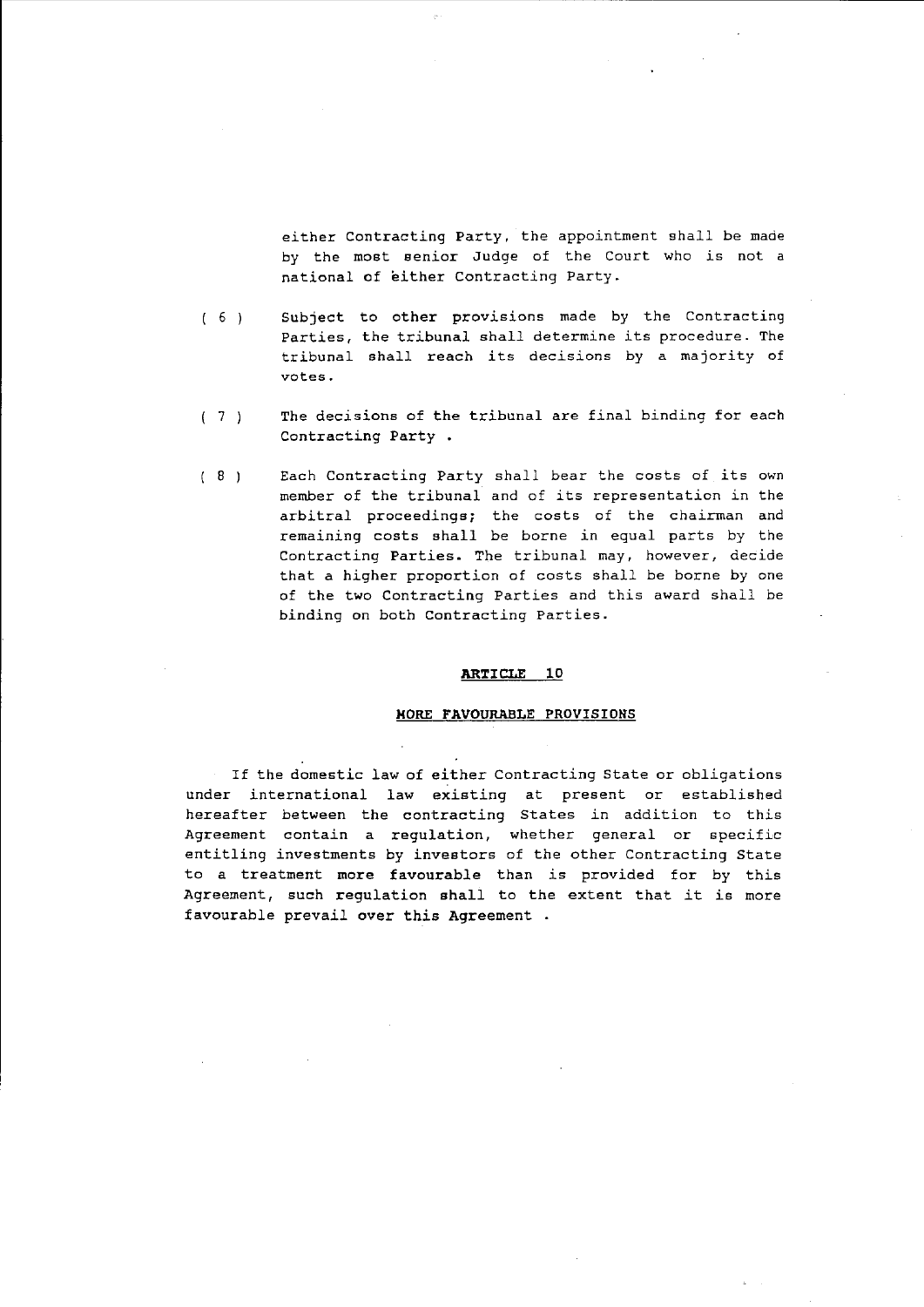# **CONSULTATIONS ANn EXCHANGE OF INFORMATION**

 $U_{\rm eff}$  request by either Contracting Party, the other other contracting  $V_{\rm part}$ contracting Party shall agree promptly to consultation of the other either Contraction or application of this Agreement. Upon the interpretation or application of this Agreement. Upon request by<br>either Contracting Party information shall be exchanged on the That the laws, regulations, decisions, and the practices or the procedures or policies of other Contractive material procedures or policies of other Contractive Practices or procedures or policies of other Contracting Party may<br>have on investments covered by this Agreement.

# **ARTICLE** 12

# **APPLICATION**

This Agreement shall apply to all investments made by<br>investors of either Contracting Party in the territory of the other<br>Contracting Party after its entering into force contracting party of either Contracting Party in the territory of the by Contracting Party after its entering in the term

# **ARTICLE** 13

# **ENTRY INTO FORCE**

This Agreement shall enter into force on the latter date on which either Contracting State notifies the other that *its* internal legal requirements for the entry into force of this Agreement have